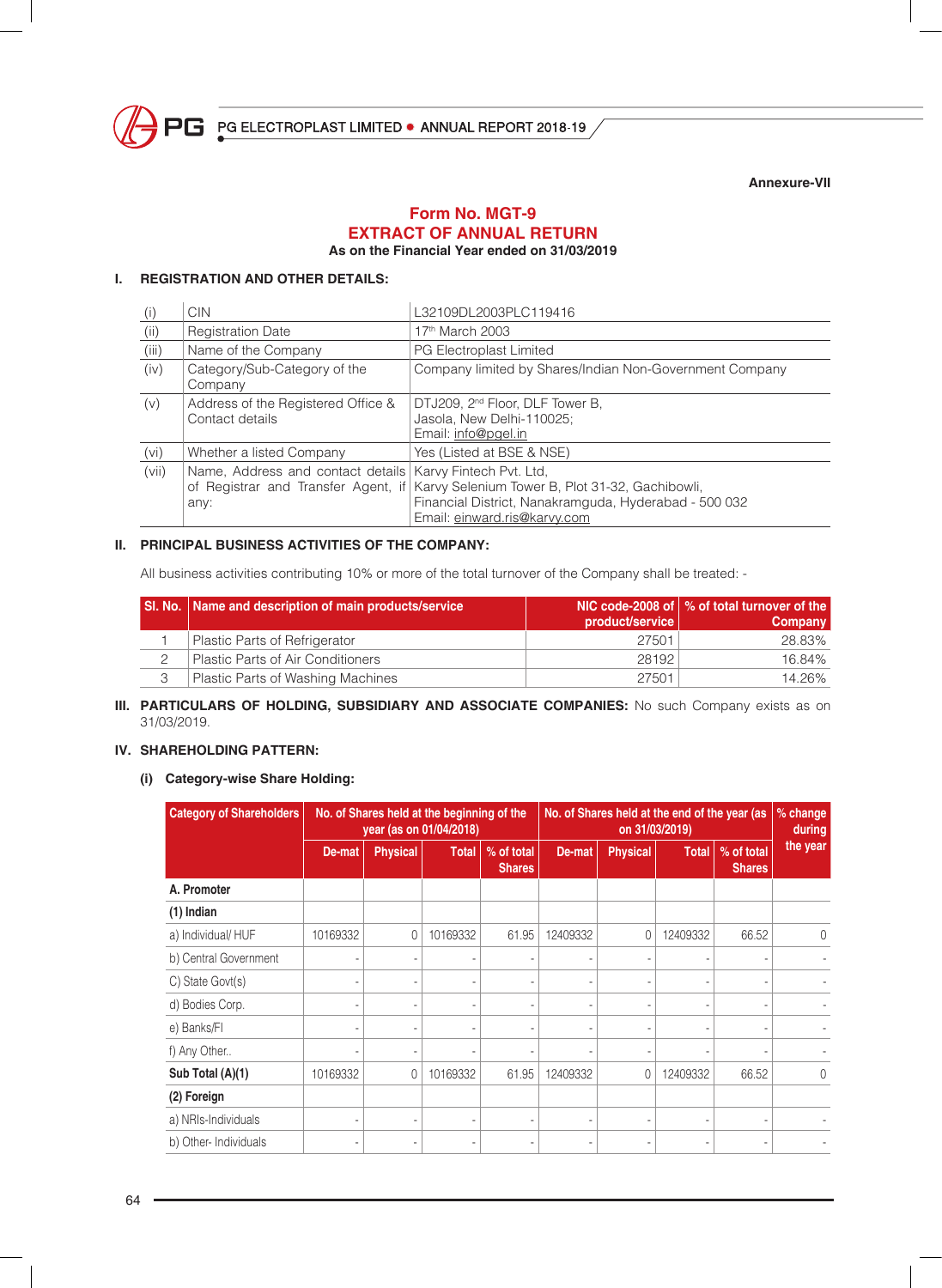# CORPORATE OVERVIEW | STATUTORY REPORTS | FINANCIAL STATEMENTS

| <b>Category of Shareholders</b>                                                         |                |                     | No. of Shares held at the beginning of the<br>year (as on 01/04/2018) |                             | No. of Shares held at the end of the year (as<br>on 31/03/2019) |                          |              |                             | % change<br>during |
|-----------------------------------------------------------------------------------------|----------------|---------------------|-----------------------------------------------------------------------|-----------------------------|-----------------------------------------------------------------|--------------------------|--------------|-----------------------------|--------------------|
|                                                                                         | De-mat         | <b>Physical</b>     | <b>Total</b>                                                          | % of total<br><b>Shares</b> | De-mat                                                          | <b>Physical</b>          | <b>Total</b> | % of total<br><b>Shares</b> | the year           |
| c) Bodies Corp.                                                                         |                |                     |                                                                       |                             |                                                                 | ÷,                       |              |                             |                    |
| d) Banks/FI                                                                             |                |                     |                                                                       |                             |                                                                 |                          |              |                             |                    |
| e) Any Other.                                                                           |                |                     |                                                                       |                             |                                                                 |                          |              |                             |                    |
| Sub Total (A)(2)                                                                        | $\overline{0}$ | 0                   | $\mathbf 0$                                                           | 0                           | 0                                                               | $\mathbf 0$              | 0            | 0                           | N.A.               |
| <b>Total Shareholding of</b><br><b>Promoter</b> $(A)=(A)(1)+(A)(2)$                     | 10169332       | 0                   | 10169332                                                              | 61.95                       | 12409332                                                        | $\mathbf 0$              | 12409332     | 66.52                       | 4.57               |
| <b>B. Public Shareholding</b>                                                           |                |                     |                                                                       |                             |                                                                 |                          |              |                             |                    |
| 1. Institutions                                                                         |                |                     |                                                                       |                             |                                                                 |                          |              |                             |                    |
| a) Mutual Funds                                                                         |                |                     |                                                                       |                             |                                                                 |                          |              |                             |                    |
| b) Banks/Fl                                                                             | 21919          | 0                   | 21919                                                                 | 0.13                        | 85009                                                           | $\mathbf 0$              | 85009        | 0.46                        | 0.33               |
| C) Central Govt(s)                                                                      |                |                     |                                                                       |                             |                                                                 |                          |              |                             |                    |
| d) State Govt(s)                                                                        |                |                     |                                                                       |                             |                                                                 |                          |              |                             |                    |
| e) Venture Capital Funds                                                                |                | ٠                   | ÷,                                                                    |                             |                                                                 | $\overline{\phantom{a}}$ |              |                             |                    |
| f) Insurance Companies                                                                  |                |                     |                                                                       |                             |                                                                 |                          |              |                             |                    |
| g)Flls                                                                                  |                |                     |                                                                       |                             |                                                                 |                          |              |                             |                    |
| h) Foreign Venture Capital<br>Funds                                                     |                |                     |                                                                       |                             |                                                                 |                          |              |                             |                    |
| i) Other (Specify)                                                                      |                |                     |                                                                       |                             |                                                                 |                          |              |                             |                    |
| Foreign Portfolio Investors                                                             | 1160000        |                     | 1160000                                                               | 7.07                        | 1260000                                                         | $\mathbf 0$              | 1260000      | 6.75                        | $-0.32$            |
| Sub Total (B)(1):                                                                       | 1181919        | 0                   | 1181919                                                               | 7.20                        | 1345009                                                         | $\mathbf 0$              | 1345009      | 7.21                        | 0.01               |
| 2. Non Institutions                                                                     |                |                     |                                                                       |                             |                                                                 |                          |              |                             |                    |
| a) Bodies Corporate                                                                     |                |                     |                                                                       |                             |                                                                 |                          |              |                             |                    |
| i) Indian                                                                               | 2256242        | 0                   | 2256242                                                               | 13.75                       | 1828742                                                         | $\mathbf 0$              | 1828742      | 9.80                        | $-3.95$            |
| ii) Overseas                                                                            |                |                     |                                                                       |                             |                                                                 |                          |              |                             |                    |
| b)Individuals                                                                           |                |                     |                                                                       |                             |                                                                 |                          |              |                             |                    |
| i) Individual Shareholders<br>holding nominal share capital<br>upto Rs. 1 lakh          | 565587         | 51                  | 565638                                                                | 3.45                        | 1980608                                                         | 51                       | 1980659      | 10.62                       | 7.17               |
| ii) Individual Shareholders<br>holding nominal share capital<br>in excess of Rs. 1 lakh | 2561071        | 0                   | 2561071                                                               | 15.61                       | 502848                                                          | $\mathbb O$              | 502848       | 2.70                        | $-12.91$           |
| c)Others (Specify)                                                                      |                |                     |                                                                       |                             |                                                                 |                          |              |                             |                    |
| <b>Clearing Member</b>                                                                  | 166851         | $\mathsf{O}\xspace$ | 166851                                                                | 1.02                        | 110230                                                          | $\mathbf 0$              | 110230       | 0.59                        | $-0.43$            |
| <b>NBFC</b>                                                                             | 37301          | $\mathsf{O}\xspace$ | 37301                                                                 | 0.23                        | 664                                                             | $\mathbf 0$              | 664          | 0.00                        | $-0.23$            |
| Non Resident Indians                                                                    | 896863         | 0                   | 896863                                                                | 5.46                        | 476848                                                          | $\mathbf 0$              | 476848       | 2.56                        | $-2.90$            |
| Sub-total(B)(2)                                                                         | 5063030        | 51                  | 5063081                                                               | 30.85                       | 4899940                                                         | 51                       | 4899991      | 26.27                       | $-8.58$            |
| <b>Total Public Shareholding</b><br>$(B)=(B)(1)+(B)(2)$                                 | 6244949        | 51                  | 6245000                                                               | 38.05                       | 6244949                                                         | 51                       | 6245000      | 33.48                       | $-4.57$            |
| C. Shares held by Custodian<br>for GDRs & ADRs                                          | $\overline{0}$ | 0                   | 0                                                                     | 0                           | $\overline{0}$                                                  | $\mathbf 0$              | 0            | 0                           | $\overline{0}$     |
| <b>Grand Total</b><br>$(A+B+C)$                                                         | 16414281       | 51                  | 16414332                                                              | 100                         | 18654281                                                        | 51                       | 18654332     | 100                         | $\overline{0}$     |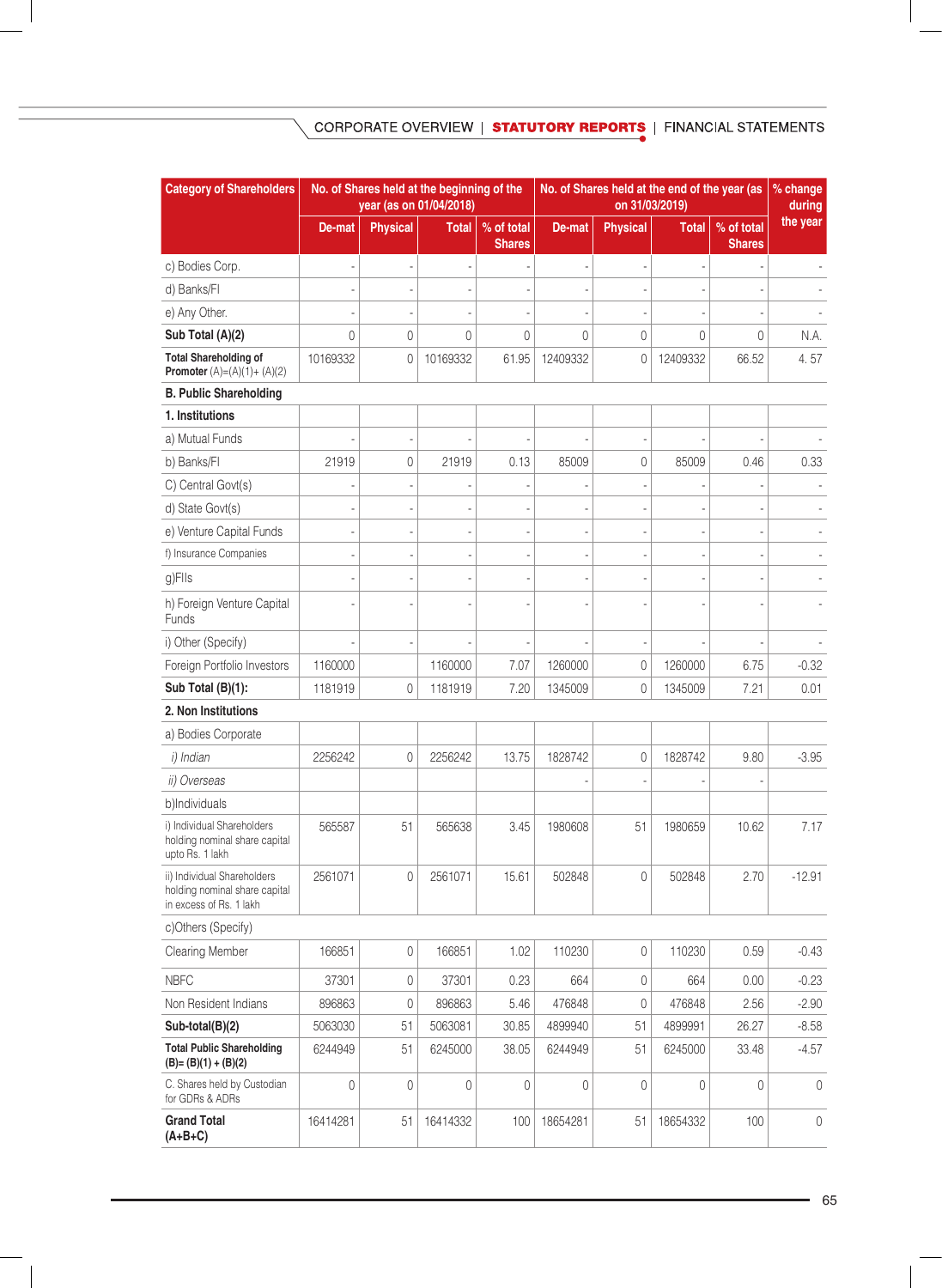

#### **(ii) SHAREHOLDING OF PROMOTERS**

| S.N.             | Shareholder's Name | Shareholding at the beginning of the year<br>Shareholding at the end of year |                                   |                                                          |                     | % Change in                       |                                                             |                                    |
|------------------|--------------------|------------------------------------------------------------------------------|-----------------------------------|----------------------------------------------------------|---------------------|-----------------------------------|-------------------------------------------------------------|------------------------------------|
|                  |                    | No of<br>Shares,                                                             | % of total<br><b>Shareholding</b> | % of shares<br>pledged,<br>encumbered<br>to total shares | <b>No of Shares</b> | % of total<br><b>Shareholding</b> | % of shares<br>pledged,<br>encumbered<br>to total<br>shares | shareholding<br>during the<br>year |
| 1.               | Mr. Promod Gupta   | 40, 16, 166                                                                  | 24.47                             | N.A.                                                     | 45, 16, 167         | 24.21                             | N.A.                                                        | $-0.26$                            |
| $\overline{2}$ . | Mr. Anurag Gupta   | 15, 14, 222                                                                  | 9.22                              | N.A.                                                     | 22,07,555           | 11.83                             | N.A.                                                        | 2.61                               |
| 3.               | Mr. Vikas Gupta    | 20,70,722                                                                    | 12.62                             | N.A.                                                     | 25,94,055           | 13.91                             | N.A.                                                        | 1.29                               |
| 4.               | Mr. Vishal Gupta   | 20.75.012                                                                    | 12.64                             | N.A.                                                     | 25.98.345           | 13.93                             | N.A.                                                        | 1.29                               |
| 5.               | Mrs. Neelu Gupta   | 4,15,000                                                                     | 2.53                              | N.A.                                                     | 4,15,000            | 2.22                              | N.A.                                                        | $-0.30$                            |
| 6.               | Mrs. Sudesh Gupta  | 25,500                                                                       | 0.16                              | N.A.                                                     | 25,500              | 0.14                              | N.A.                                                        | $-0.02$                            |
| 7.               | Mrs. Nitasha Gupta | 28,500                                                                       | 0.17                              | N.A.                                                     | 28,500              | 0.15                              | N.A.                                                        | $-0.02$                            |
| 8.               | Mrs. Sarika Gupta  | 24,210                                                                       | 0.15                              | N.A.                                                     | 24,210              | 0.13                              | N.A.                                                        | $-0.02$                            |
| <b>Total</b>     |                    | 1,01,69,332                                                                  | 61.95                             |                                                          | 1,24,09,332         | 66.52                             |                                                             | 4.57                               |

#### **(iii) Change in Promoters' Shareholding:**

| SI.<br>No. | <b>Name</b>  | <b>Shareholding</b>                                    |                                       | <b>Date</b> | <b>Change in</b><br><b>Shareholding</b> | <b>Reason</b> | <b>Cumulative Shareholding</b> | during the year                              |
|------------|--------------|--------------------------------------------------------|---------------------------------------|-------------|-----------------------------------------|---------------|--------------------------------|----------------------------------------------|
|            |              | No. of Shares<br>as on<br>1/04/2018<br>&<br>31/03/2019 | % of Total<br>Share of the<br>Company |             |                                         |               | <b>No. of Shares</b>           | % of Total<br>Share of the<br><b>Company</b> |
| 1.         | Promod Gupta | 40, 16, 166                                            | 24.47                                 |             |                                         |               |                                |                                              |
|            |              |                                                        |                                       | 25/03/2019  | 5,00,001                                | *Allotment    | 45, 16, 167                    | 24.21                                        |
|            |              | 45, 16, 167                                            | 24.21                                 |             |                                         |               | 45, 16, 167                    | 24.21                                        |
| 2.         | Anurag Gupta | 15, 14, 222                                            | 9.22                                  |             |                                         |               |                                |                                              |
|            |              |                                                        |                                       | 25/03/2019  | 6,93,333                                | *Allotment    | 22,07,555                      | 11.83                                        |
|            |              | 22,07,555                                              | 11.83                                 |             |                                         |               | 22,07,555                      | 11.83                                        |
| 3.         | Vikas Gupta  | 20,70,722                                              | 12.62                                 |             |                                         |               |                                |                                              |
|            |              |                                                        |                                       | 25/03/2019  | 5,23,333                                | *Allotment    | 25,94,055                      | 13.91                                        |
|            |              | 25,94,055                                              | 13.91                                 |             |                                         |               | 25,94,055                      | 13.91                                        |
| 4.         | Vishal Gupta | 20,75,012                                              | 12.64                                 |             |                                         |               |                                |                                              |
|            |              |                                                        |                                       | 25/03/2019  | 5,23,333                                | *Allotment    | 25,98,345                      | 13.93                                        |
|            |              | 25,98,345                                              | 13.93                                 |             |                                         |               | 25,98,345                      | 13.93                                        |

\*Allotment of equity shares on preferential basis pursuant to conversion of unsecured loan given by the promoter directors of the company.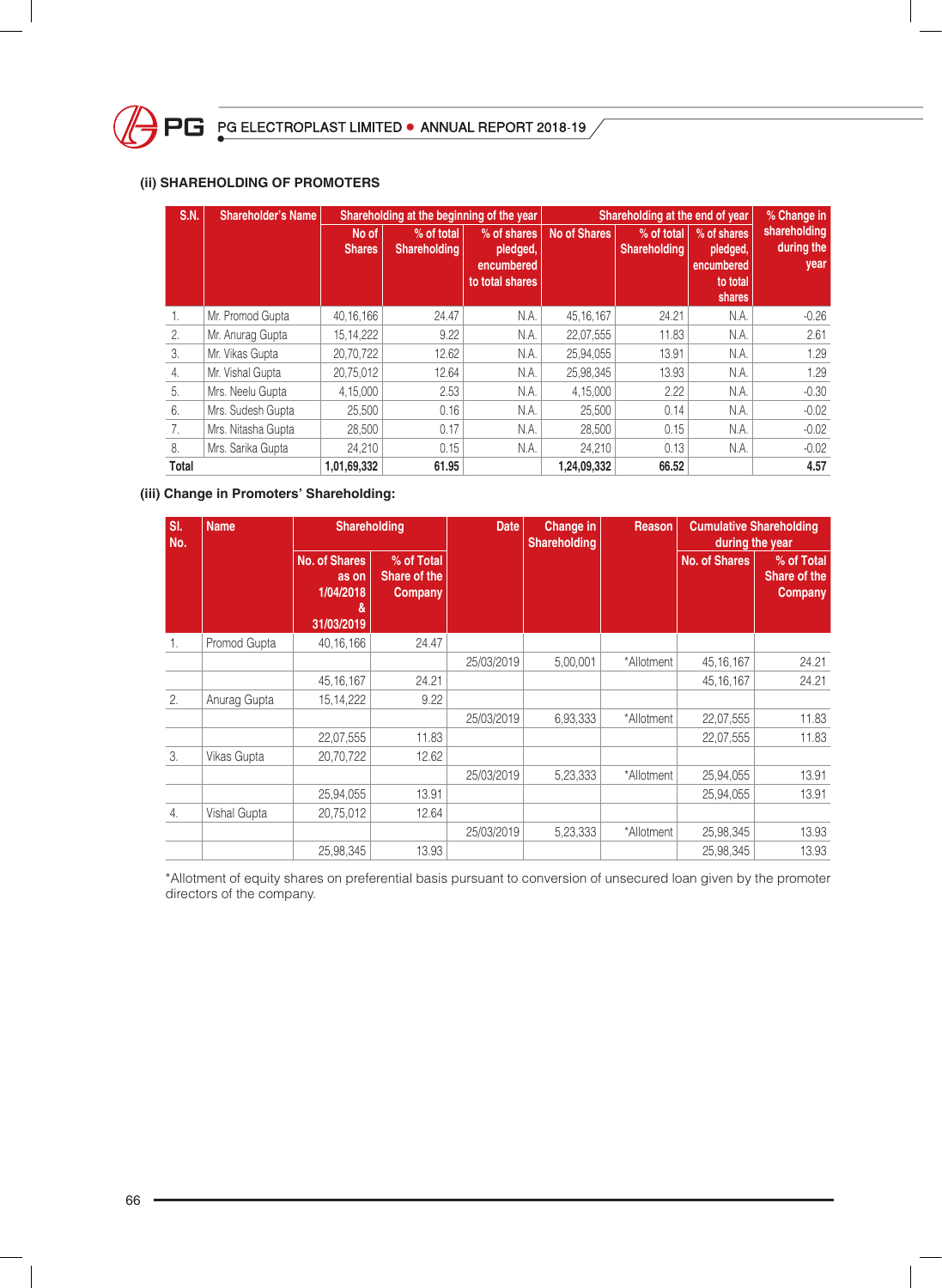# **(iv) Shareholding Pattern of top ten Shareholders as on 31/03/2019:**

| SI.<br>For each of top 10<br>No.<br>shareholders (other<br>than Directors, |                                                 | <b>Shareholding</b>                                    |                                                        | <b>Date</b>              | Change in<br>Shareholding | Reason                         |                         | <b>Cumulative</b><br><b>Shareholding during</b><br>the year |
|----------------------------------------------------------------------------|-------------------------------------------------|--------------------------------------------------------|--------------------------------------------------------|--------------------------|---------------------------|--------------------------------|-------------------------|-------------------------------------------------------------|
|                                                                            | promoters and holders<br>of GDRs and ADRs)      | No. of<br>Shares as on<br>1/04/2018<br>&<br>31/03/2019 | % of Total<br><b>Share</b><br>of the<br><b>Company</b> |                          |                           |                                | No. of<br><b>Shares</b> | % of Total<br>Share of the<br><b>Company</b>                |
| 1                                                                          | ELARA INDIA                                     | 5,90,000                                               | 3.59                                                   |                          |                           |                                |                         |                                                             |
|                                                                            | OPPORTUNITIES FUND                              |                                                        |                                                        | 04/01/2019               | $-90,000$                 | Market sale                    | 5,00,000                | 3.05                                                        |
|                                                                            | <b>LIMITED</b>                                  |                                                        |                                                        | 11/01/2019               | 1,50,000                  | Market purchase                | 6,50,000                | 3.96                                                        |
|                                                                            |                                                 | 6,50,000                                               | 3.96                                                   |                          |                           |                                | 6,50,000                | 3.96                                                        |
| $\overline{c}$                                                             | <b>SUNITA</b>                                   | 2,63,500                                               | 1.61                                                   |                          |                           |                                |                         |                                                             |
|                                                                            | SARWANKUMAR SARAF                               |                                                        |                                                        | <b>NA</b>                | No<br>Change              |                                |                         |                                                             |
|                                                                            |                                                 | 2,63,500                                               | 1.61                                                   |                          |                           |                                | 2,63,500                | 1.61                                                        |
| 3                                                                          | IL AND FS SECURITIES                            |                                                        |                                                        | 24/08/2018               | *87,877                   |                                | 87,877                  | 0.54                                                        |
|                                                                            | SERVICES LIMITED                                |                                                        |                                                        | 31/08/2018               | $**-17,010$               | Market sale                    | 70,867                  | 0.43                                                        |
|                                                                            | *Shares held on BENPOS<br>date 24/08/2018.      |                                                        |                                                        | 07/09/2018               | 2,09,272                  | Market purchase                | 2,80,139                | 1.79                                                        |
|                                                                            | **From BENPOS date                              |                                                        |                                                        | 14/09/2018               | $-20,745$                 | Market sale                    | 2,59,394                | 1.58                                                        |
|                                                                            | 31/08/2018 this person                          |                                                        |                                                        | 21/09/2018               | $-787$                    | Market sale                    | 2,58,607                | 1.58                                                        |
|                                                                            | became one of the top                           |                                                        |                                                        | 28/09/2018               | 18,401                    | Market purchase                | 2,77,008                | 1.69                                                        |
|                                                                            | 10 shareholders based<br>on no. of shares held. |                                                        |                                                        | 29/09/2018               | $-5,000$                  | Market sale                    | 2,62,008                | 1.66                                                        |
|                                                                            |                                                 |                                                        |                                                        | 05/10/2018               | 6,043                     | Market purchase                | 2,78,051                | 1.69                                                        |
|                                                                            |                                                 |                                                        |                                                        | 12/10/2018               | 1,858                     | Market purchase                | 2,79,909                | 1.71                                                        |
|                                                                            |                                                 |                                                        |                                                        | 19/10/2018               | $-1,243$                  | Market purchase                | 2,78,666                | 1.70                                                        |
|                                                                            |                                                 |                                                        |                                                        | 26/10/2018               | $-1,533$                  | Market sale                    | 2,77,133                | 1.69                                                        |
|                                                                            |                                                 |                                                        |                                                        | 02/11/2018               | 400                       | Market purchase                | 2,77,533                | 1.69                                                        |
|                                                                            |                                                 |                                                        |                                                        | 09/11/2018               | 2,044                     | Market purchase                | 2,79,577                | 1.70                                                        |
|                                                                            |                                                 |                                                        |                                                        | 16/11/2018               | $-8,040$                  | Market sale                    | 2,71,537                | 1.65                                                        |
|                                                                            |                                                 |                                                        |                                                        | 23/11/2018               | 1,838                     | Market purchase                | 2,73,375                | 1.67                                                        |
|                                                                            |                                                 |                                                        |                                                        | 30/11/2018               | $-5,922$                  | Market sale                    | 2,67,453                | 1.63                                                        |
|                                                                            |                                                 |                                                        |                                                        | 07/12/2018               | $-2,531$                  | Market sale                    | 2,64,922                | 1.61                                                        |
|                                                                            |                                                 |                                                        |                                                        | 14/12/2018               | $-872$                    | Market sale                    | 2,64,050                | 1.61                                                        |
|                                                                            |                                                 |                                                        |                                                        | 21/12/2018               | $-3,500$                  | Market sale                    | 2,60,550                | 1.59                                                        |
|                                                                            |                                                 |                                                        |                                                        | 28/12/2018               | 5,084                     | Market purchase                | 2,65,634                | 1.62                                                        |
|                                                                            |                                                 |                                                        |                                                        | 04/01/2019               | 11,238                    | Market purchase                | 2,76,872                | 1.69                                                        |
|                                                                            |                                                 |                                                        |                                                        | 11/01/2019<br>18/01/2019 | $-32,870$<br>5,703        | Market sale<br>Market purchase | 2,44,002<br>2,49,705    | 1.49<br>1.52                                                |
|                                                                            |                                                 |                                                        |                                                        | 25/01/2019               | $-5,403$                  | Market sale                    | 2,44,302                | 1.49                                                        |
|                                                                            |                                                 |                                                        |                                                        | 01/02/2019               | $-3,749$                  | Market sale                    | 2,40,553                | 1.47                                                        |
|                                                                            |                                                 |                                                        |                                                        | 08/02/2019               | 14,322                    | Market purchase                | 2,54,875                | 1.55                                                        |
|                                                                            |                                                 |                                                        |                                                        | 15/02/2019               | 22,185                    | Market purchase                | 2,72,060                | 1.69                                                        |
|                                                                            |                                                 |                                                        |                                                        | 22/02/2019               | $-2,642$                  | Market sale                    | 2,74,418                | 1.67                                                        |
|                                                                            |                                                 |                                                        |                                                        | 01/03/2019               | 887                       | Market purchase                | 2,75,305                | 1.68                                                        |
|                                                                            |                                                 |                                                        |                                                        | 08/03/2019               | $-7,102$                  | Market sale                    | 2,68,203                | 1.63                                                        |
|                                                                            |                                                 |                                                        |                                                        | 15/03/2019               | 1,350                     | Market purchase                | 2,69,553                | 1.64                                                        |
|                                                                            |                                                 |                                                        |                                                        | 22/03/2019               | $-2,981$                  | Market sale                    | 2,66,572                | 1.62                                                        |
|                                                                            |                                                 |                                                        |                                                        | 29/03/2019               | 10,687                    | Market purchase                | 2,55,885                | 1.56                                                        |
|                                                                            |                                                 | 2,55,885                                               | 1.56                                                   |                          |                           |                                | 2,55,885                | 1.56                                                        |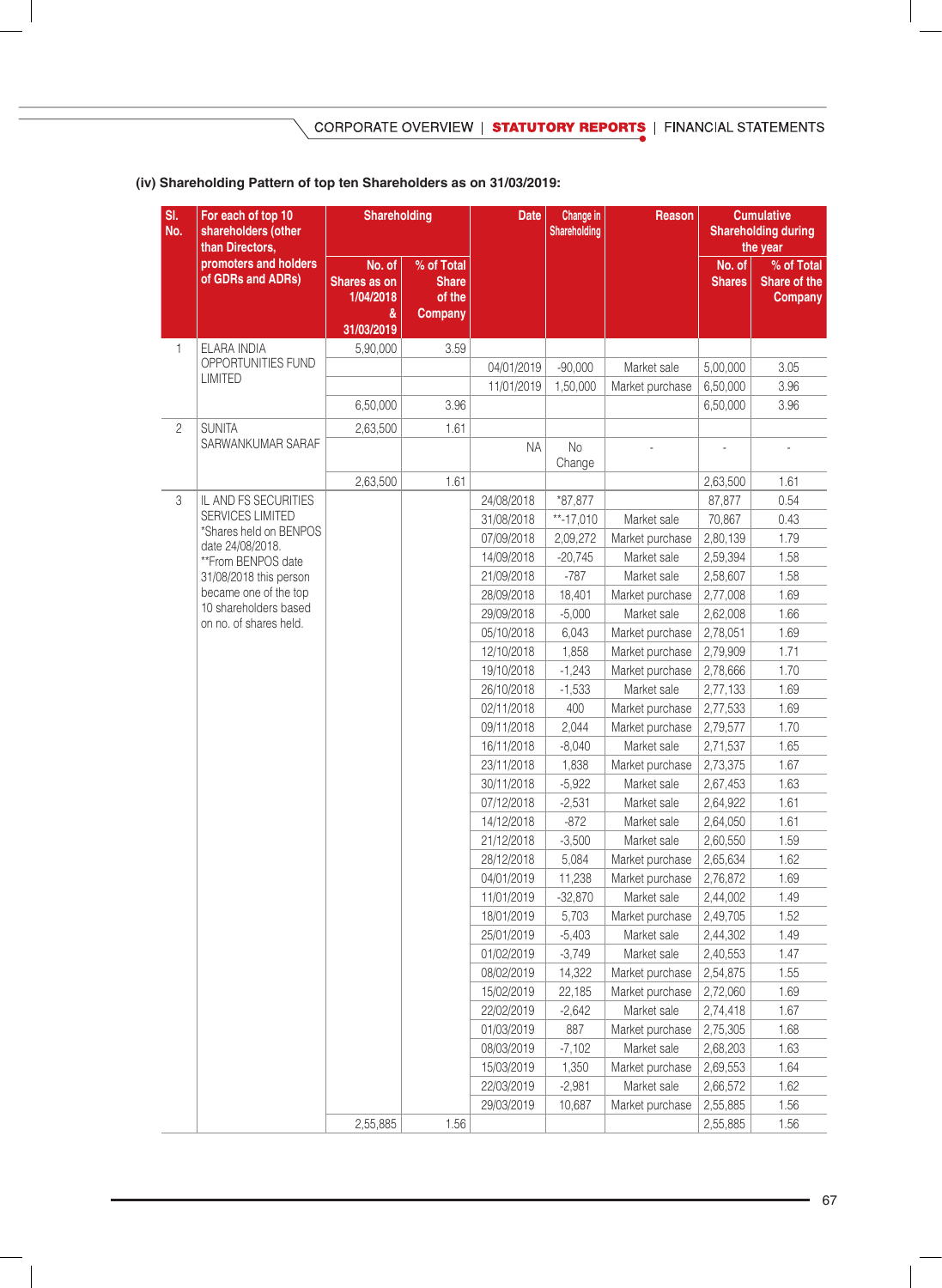

| SI.<br>No.     | For each of top 10<br>shareholders (other<br>than Directors,                                                           | Shareholding                                           |                                                 | <b>Date</b>              | Change in<br>Shareholding | Reason                         |                         | <b>Cumulative</b><br><b>Shareholding during</b><br>the year |
|----------------|------------------------------------------------------------------------------------------------------------------------|--------------------------------------------------------|-------------------------------------------------|--------------------------|---------------------------|--------------------------------|-------------------------|-------------------------------------------------------------|
|                | promoters and holders<br>of GDRs and ADRs)                                                                             | No. of<br>Shares as on<br>1/04/2018<br>&<br>31/03/2019 | % of Total<br><b>Share</b><br>of the<br>Company |                          |                           |                                | No. of<br><b>Shares</b> | % of Total<br>Share of the<br>Company                       |
| 4              | <b>NEW LEAINA</b>                                                                                                      | 2,15,000                                               | 1.31                                            |                          |                           |                                |                         |                                                             |
|                | <b>INVESTMENTS LIMITED</b>                                                                                             |                                                        |                                                 | <b>NA</b>                | <b>No</b><br>Change       |                                |                         |                                                             |
|                |                                                                                                                        | 2,15,000                                               | 1.31                                            |                          |                           |                                | 2,63,500                | 1.61                                                        |
| 5              | <b>ASHIT MEHTA</b>                                                                                                     | 4,25,500                                               | 2.59                                            |                          |                           |                                |                         |                                                             |
|                |                                                                                                                        |                                                        |                                                 | 18/01/2019               | $-21,612$                 | Market sale                    | 4,03,888                | 2.46                                                        |
|                |                                                                                                                        |                                                        |                                                 | 25/01/2019               | $-50,000$                 | Market sale                    | 3,53,888                | 2.16                                                        |
|                |                                                                                                                        |                                                        |                                                 | 08/02/2019               | $-70,000$                 | Market sale                    | 2,83,888                | 1.73                                                        |
|                |                                                                                                                        |                                                        |                                                 | 29/03/2019               | $-70,624$                 | Market sale                    | 2,13,264                | 1.30                                                        |
|                |                                                                                                                        | 2,13,264                                               | 1.30                                            |                          |                           |                                | 2,13,264                | 1.30                                                        |
| 6              | <b>AVIATOR GLOBAL</b><br><b>INVESTMENT FUND</b>                                                                        | 2,05,000                                               | 1.25                                            | <b>NA</b>                | No<br>Change              |                                |                         |                                                             |
|                |                                                                                                                        | 2,05,000                                               | 1.25                                            |                          |                           |                                | 2,05,000                | 1.25                                                        |
| $\overline{7}$ | SATPAL KHATTAR                                                                                                         |                                                        |                                                 |                          | $*1,65,000$               |                                | 1,65,000                | 1.01                                                        |
|                | *Shares held on BENPOS<br>date 24/08/2018.                                                                             |                                                        |                                                 | <b>NA</b>                | No<br>Change              |                                |                         |                                                             |
|                | From BENPOS date<br>07/09/2018 this person<br>became one of the top<br>10 shareholders based<br>on no. of shares held. | 1,65,000                                               | 1.01                                            |                          |                           |                                | 1,65,000                | 1.01                                                        |
| 8              | <b>PRABHUDAS</b>                                                                                                       |                                                        |                                                 | 20/07/2018               | $*1,64,296$               |                                | 1,64,296                | 1.00                                                        |
|                | <b>LILLADHER PRIVATE</b><br><b>LIMITED</b>                                                                             |                                                        |                                                 | 27/07/2018               | 1,000                     | Market purchase                | 1,65,296                | 1.01                                                        |
|                |                                                                                                                        |                                                        |                                                 | 03/08/2018               | 26,182                    | Market purchase                | 1,91,478                | 1.17                                                        |
|                | *Shares held on BENPOS                                                                                                 |                                                        |                                                 | 17/08/2018               | $-16,768$                 | Market sale                    | 1,74,710                | 1.06                                                        |
|                | date 20/07/2018.                                                                                                       |                                                        |                                                 | 24/08/2018               | 43,000                    | Market purchase                | 2,17,710                | 1.33                                                        |
|                | From BENPOS date                                                                                                       |                                                        |                                                 | 07/09/2018               | 100                       | Market purchase                | 2,17,810                | 1.33                                                        |
|                | 27/07/2018 this person                                                                                                 |                                                        |                                                 | 21/09/2018               | $-100$                    | Market sale                    | 2,10,710                | 1.33                                                        |
|                | became one of the top                                                                                                  |                                                        |                                                 | 05/10/2018               | $-36,758$                 | Market sale                    | 1,80,952                | 1.10                                                        |
|                | 10 shareholders based                                                                                                  |                                                        |                                                 | 12/10/2018               | 1,000                     | Market purchase                | 1,81,952                | 1.11                                                        |
|                | on no. of shares held.                                                                                                 |                                                        |                                                 | 19/10/2018               | 17,500                    | Market purchase                | 1,99,452                | 1.22                                                        |
|                |                                                                                                                        |                                                        |                                                 | 26/10/2018               | $-23,800$<br>5,484        | Market sale<br>Market purchase | 1,75,652                | 1.07<br>1.10                                                |
|                |                                                                                                                        |                                                        |                                                 | 02/11/2018               |                           |                                | 1,81,136                |                                                             |
|                |                                                                                                                        |                                                        |                                                 | 16/11/2018               | $-5,484$<br>163           | Market sale<br>Market purchase | 1,75,652                | 1.07<br>1.07                                                |
|                |                                                                                                                        |                                                        |                                                 | 30/11/2018               |                           |                                | 1,75,815                |                                                             |
|                |                                                                                                                        |                                                        |                                                 | 07/12/2018<br>14/12/2018 | 4,437<br>$-100$           | Market purchase<br>Market sale | 1,80,252<br>1,80,152    | 1.10<br>1.10                                                |
|                |                                                                                                                        |                                                        |                                                 | 21/12/2019               | $-4,200$                  | Market sale                    | 1,75,952                | 1.07                                                        |
|                |                                                                                                                        |                                                        |                                                 | 28/12/2019               | 40,040                    | Market purchase                | 2,15,992                | 1.32                                                        |
|                |                                                                                                                        |                                                        |                                                 | 04/01/2019               | $-64,008$                 | Market sale                    | 1,51,984                | 0.93                                                        |
|                |                                                                                                                        |                                                        |                                                 | 11/01/2019               | 1,450                     | Market purchase                | 1,53,434                | 0.93                                                        |
|                |                                                                                                                        |                                                        |                                                 | 18/01/2019               | $-700$                    | Market sale                    | 1,52,734                | 0.93                                                        |
|                |                                                                                                                        |                                                        |                                                 | 25/01/2019               | 25                        | Market purchase                | 1,52,759                | 0.93                                                        |
|                |                                                                                                                        |                                                        |                                                 | 01/02/2019               | $-785$                    | Market sale                    | 1,51,974                | 0.93                                                        |
|                |                                                                                                                        |                                                        |                                                 | 08/02/2019               | $-232$                    | Market sale                    | 1,51,742                | 0.92                                                        |
|                |                                                                                                                        |                                                        |                                                 | 15/02/2019               | 1,086                     | Market purchase                | 1,52,828                | 0.93                                                        |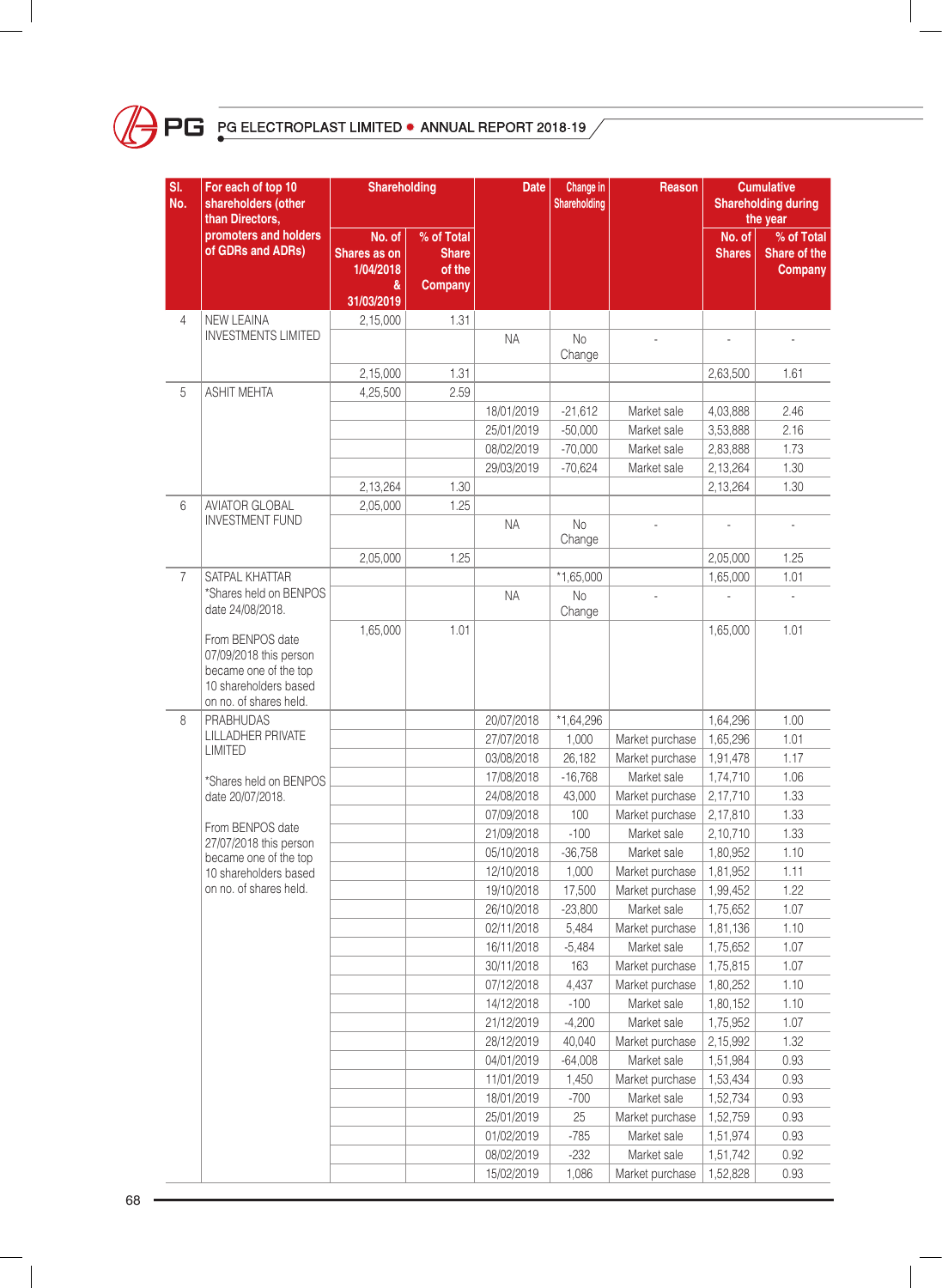CORPORATE OVERVIEW | STATUTORY REPORTS | FINANCIAL STATEMENTS

| SI.<br>No. | For each of top 10<br>shareholders (other<br>than Directors,                                                                                                                                                                          | <b>Shareholding</b>                                    |                                                        | <b>Date</b> | Change in<br>Shareholding | Reason          |                         | <b>Cumulative</b><br><b>Shareholding during</b><br>the year |
|------------|---------------------------------------------------------------------------------------------------------------------------------------------------------------------------------------------------------------------------------------|--------------------------------------------------------|--------------------------------------------------------|-------------|---------------------------|-----------------|-------------------------|-------------------------------------------------------------|
|            | promoters and holders<br>of GDRs and ADRs)                                                                                                                                                                                            | No. of<br>Shares as on<br>1/04/2018<br>&<br>31/03/2019 | % of Total<br><b>Share</b><br>of the<br><b>Company</b> |             |                           |                 | No. of<br><b>Shares</b> | % of Total<br>Share of the<br><b>Company</b>                |
|            |                                                                                                                                                                                                                                       |                                                        |                                                        | 22/02/2019  | $-1,500$                  | Market sale     | 1,52,328                | 0.93                                                        |
|            |                                                                                                                                                                                                                                       |                                                        |                                                        | 08/03/2019  | $-701$                    | Market sale     | 1,51,627                | 0.92                                                        |
|            |                                                                                                                                                                                                                                       |                                                        |                                                        | 15/03/2019  | 1,015                     | Market purchase | 1,52,642                | 0.93                                                        |
|            |                                                                                                                                                                                                                                       |                                                        |                                                        | 22/03/2019  | $-400$                    | Market sale     | 1,52,242                | 0.93                                                        |
|            |                                                                                                                                                                                                                                       |                                                        |                                                        | 29/03/2019  | 2,636                     | Market purchase | 1,54,828                | 0.94                                                        |
|            |                                                                                                                                                                                                                                       | 1,54,828                                               | 0.94                                                   |             |                           |                 | 1,54,828                | 0.94                                                        |
| 9          | <b>GLOBE CAPITAL</b>                                                                                                                                                                                                                  |                                                        |                                                        | 01/03/2019  | $*1,03,588$               |                 | 1,03,588                | 0.63                                                        |
|            | <b>MARKET LTD</b>                                                                                                                                                                                                                     |                                                        |                                                        | 08/03/2019  | 3,679                     | Market Purchase | 1,07,267                | 0.65                                                        |
|            | *Shares held on BENPOS                                                                                                                                                                                                                |                                                        |                                                        | 15/03/2019  | 19,062                    | Market purchase | 1,26,329                | 0.77                                                        |
|            | date 01/03/2019.                                                                                                                                                                                                                      |                                                        |                                                        | 22/03/2019  | 113                       | Market purchase | 1,26,442                | 0.77                                                        |
|            |                                                                                                                                                                                                                                       |                                                        |                                                        | 29/03/2018  | 5,786                     | Market purchase | 13,228                  | 0.81                                                        |
|            | From BENPOS date<br>15/03/2019 this person<br>became one of the top<br>10 shareholders based<br>on no. of shares held.                                                                                                                | 13,228                                                 | 0.81                                                   |             |                           |                 | 13,228                  | 0.81                                                        |
| 10         | NILAM SAMIRKUMAR                                                                                                                                                                                                                      |                                                        |                                                        | 29/09/2018  | *134,055                  |                 | 1,34,055                | 0.82                                                        |
|            | <b>SHAH</b>                                                                                                                                                                                                                           |                                                        |                                                        | 12/10/2018  | $-500$                    | Market sale     | 133555                  | 0.81                                                        |
|            | *Shares held on BENPOS                                                                                                                                                                                                                |                                                        |                                                        | 30/11/2018  | $-3,000$                  | Market sale     | 1,30,555                | 0.80                                                        |
|            | date 29/09/2018.                                                                                                                                                                                                                      |                                                        |                                                        | 14/12/2018  | 1,293                     | Market purchase | 1,31,848                | 0.80                                                        |
|            |                                                                                                                                                                                                                                       |                                                        |                                                        | 21/12/2018  | $-1,500$                  | Market sale     | 1,30,348                | 0.80                                                        |
|            | From BENPOS date                                                                                                                                                                                                                      |                                                        |                                                        | 22/02/2019  | **1,29,348                |                 | 1,29,348                | 0.79                                                        |
|            | 12/10/2018 this person<br>became one of the top<br>10 shareholders based<br>on no. of shares held.<br>**On BENPOS date<br>22/02/2019 this person<br>again became one of<br>the top 10 shareholders<br>based on no. of shares<br>held. | 1,29,348                                               | 0.79                                                   |             |                           |                 | 1,29,348                | 0.79                                                        |

Note: The changes in the shareholding in the above shareholders were due to buying/ selling of shares through Stock Exchange by the shareholders. Hence, date wise increase/decrease prior to the date when they were not belonging to top 10 shareholders is not indicated here.

22,40,000 equity shares were allotted on 25/03/2019 to the promoter directors pursuant to conversion of outstanding unsecured loan given by them to the company. These shares were listed on NSE and BSE on 05/04/2019 and 16/04/2019, respectively. Trading approval of NSE and BSE received on 26/04/2019.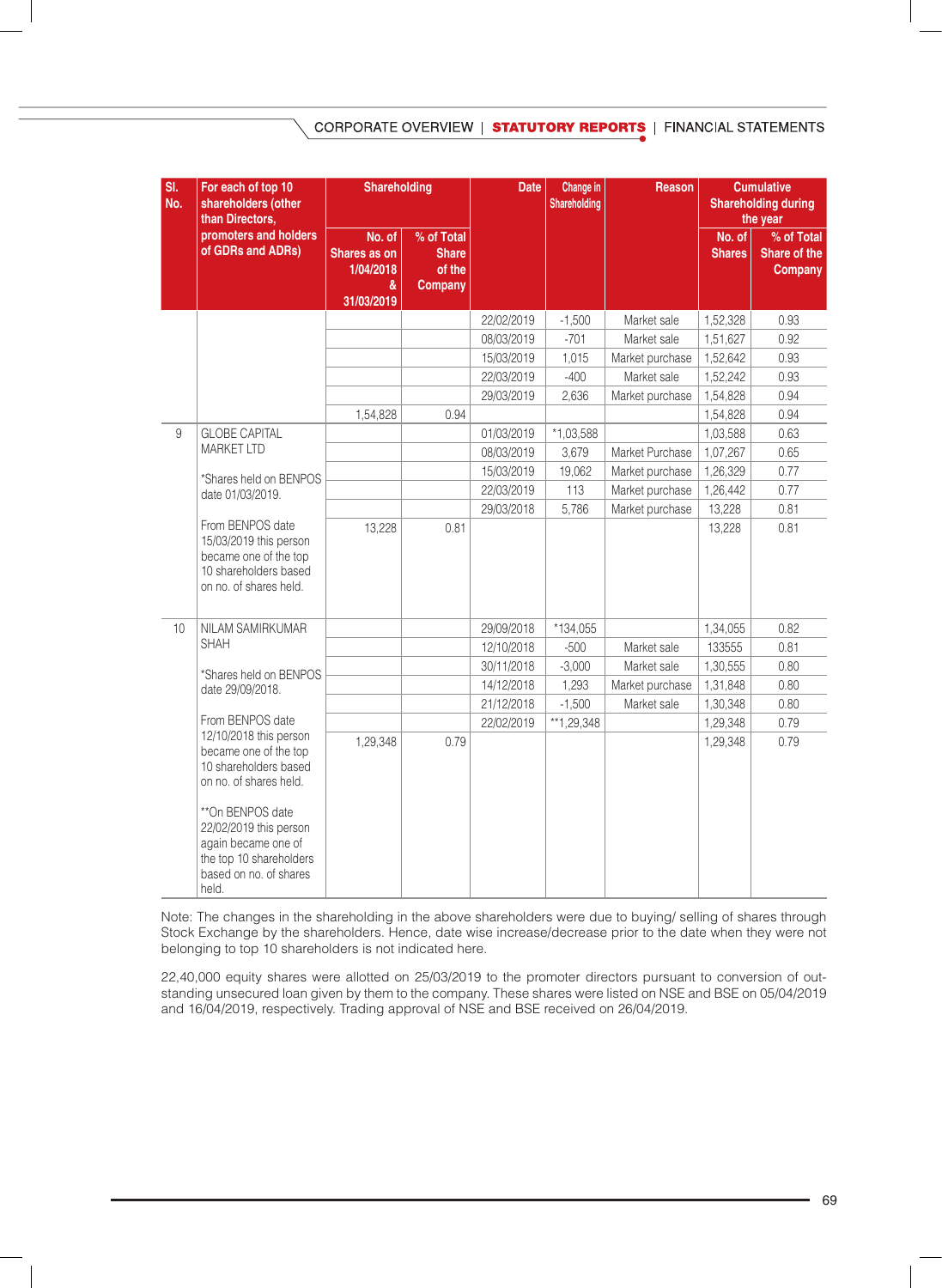

| SI.<br>No.     | <b>Name of Directors</b><br>and <b>KMP</b> |                                                                  | <b>Shareholding</b>                   | <b>Date</b>                                   | <b>Change in</b><br><b>Shareholding</b> | <b>Reason</b> | <b>Cumulative Shareholding</b><br>during the year |                                       |  |
|----------------|--------------------------------------------|------------------------------------------------------------------|---------------------------------------|-----------------------------------------------|-----------------------------------------|---------------|---------------------------------------------------|---------------------------------------|--|
|                |                                            | No. of<br><b>Shares as</b><br>on<br>1/04/2018<br>&<br>31/03/2019 | % of Total<br>Share of the<br>Company |                                               |                                         |               | No. of<br><b>Shares</b>                           | % of Total<br>Share of the<br>Company |  |
| 1.             | Promod Gupta                               | 40, 16, 166                                                      | 24.47                                 |                                               |                                         |               |                                                   |                                       |  |
|                |                                            |                                                                  |                                       | 25/03/2019                                    | 5,00,001                                | *Allotment    | 45, 16, 167                                       | 24.21                                 |  |
|                |                                            | 45, 16, 167                                                      | 24.21                                 |                                               |                                         |               | 45, 16, 167                                       | 24.21                                 |  |
| 2.             | Anurag Gupta                               | 15, 14, 222                                                      | 9.22                                  |                                               |                                         |               |                                                   |                                       |  |
|                |                                            |                                                                  |                                       | 25/03/2019                                    | 6,93,333                                | *Allotment    | 22,07,555                                         | 11.83                                 |  |
|                |                                            | 22,07,555                                                        | 11.83                                 |                                               |                                         |               | 22,07,555                                         | 11.83                                 |  |
| 3.             | Vikas Gupta                                | 20.70.722                                                        | 12.62                                 |                                               |                                         |               |                                                   |                                       |  |
|                |                                            |                                                                  |                                       | 25/03/2019                                    | 5,23,333                                | *Allotment    | 25,94,055                                         | 13.91                                 |  |
|                |                                            | 25,94,055                                                        | 13.91                                 |                                               |                                         |               | 25,94,055                                         | 13.91                                 |  |
| 4.             | Vishal Gupta                               | 20,75,012                                                        | 12.64                                 |                                               |                                         |               |                                                   |                                       |  |
|                |                                            |                                                                  |                                       | 25/03/2019                                    | 5,23,333                                | *Allotment    | 25,98,345                                         | 13.93                                 |  |
|                |                                            | 25,98,345                                                        | 13.93                                 |                                               |                                         |               | 25,98,345                                         | 13.93                                 |  |
| 5              | Mr. Sharad Jain                            | $\Omega$                                                         | 0.00                                  | <b>NA</b>                                     | No Change                               | ÷,            | 0                                                 | 0.00                                  |  |
| 6              | Mr. Devendra Jha                           | 0                                                                | 0.00                                  | <b>NA</b>                                     | No Change                               | ÷             | 0                                                 | 0.00                                  |  |
| $\overline{7}$ | Mr. A. P. Anand                            | 0                                                                | 0.00                                  | <b>NA</b>                                     | No Change                               |               | $\mathbf 0$                                       | 0.00                                  |  |
| $\,8\,$        | Dr. Rita Mohanty                           | 0                                                                | 0.00                                  | <b>NA</b>                                     | No Change                               |               | $\Omega$                                          | 0.00                                  |  |
|                |                                            |                                                                  |                                       | Key Managerial Personnel other than Directors |                                         |               |                                                   |                                       |  |
| 1              | Mr. Mahabir Prasad<br>Gupta                | $\Omega$                                                         | 0.00                                  | <b>NA</b>                                     | No Change                               |               | $\Omega$                                          | 0.00                                  |  |
| $\overline{c}$ | Mr. Sanchay Dubey                          | 0                                                                | 0.00                                  | <b>NA</b>                                     | No Change                               |               | 0                                                 | 0.00                                  |  |

## **(v) Shareholding of Directors and Key Managerial Personnel:**

\*Allotment of equity shares on preferential basis pursuant to conversion of unsecured loan given by the promoter directors of the company.

**Vi. INDEBTEDNESS:** (Indebtedness of the company including interest outstanding/accrued but not due for payment)

|                                                     |                                            |                           |                 | (Rs. in Lakhs)            |
|-----------------------------------------------------|--------------------------------------------|---------------------------|-----------------|---------------------------|
|                                                     | <b>Secured Loans</b><br>excluding deposits | <b>Unsecured</b><br>Loans | <b>Deposits</b> | <b>Total Indebtedness</b> |
| Indebtedness at the beginning of the financial year |                                            |                           |                 |                           |
| (i) Principal Amount                                | 6,641.78                                   | 6,212.60                  | $\Omega$        | 12,854.38                 |
| (ii) Interest due but not paid                      |                                            |                           | 0               | O                         |
| (iii) Interest accrued but not due                  | 46.68                                      | N                         | O               | 46.68                     |
| Total $[(i)+(ii)+(iii)]$                            | 6,688.46                                   | 6,212.60                  | $\Omega$        | 12,901.06                 |
| Change in Indebtedness during the financial year    |                                            |                           |                 |                           |
| Addition                                            | 17,600.99                                  | 23,807.16                 | $\Omega$        | 41,408.15                 |
| Reduction                                           | 16,300.35                                  | 25,396.00                 | $\Omega$        | 41,696.35                 |
| Net Change                                          | 1.300.64                                   | $-1,588.84$               | $\Omega$        | $-288.20$                 |
| Indebtedness at the end of the financial year       |                                            |                           |                 |                           |
| (i) Principal Amount                                | 7,942.43                                   | 4,623.76                  | $\Omega$        | 12,566.18                 |
| (ii) Interest due but not paid                      |                                            | O                         | $\Omega$        | $\Omega$                  |
| (iii) Interest accrued but not due                  | 50.71                                      | Ω                         | $\Omega$        | 50.71                     |
| Total $[(i)+(ii)+(iii)]$                            | 7,993.14                                   | 4.623.76                  | $\Omega$        | 12,616.89                 |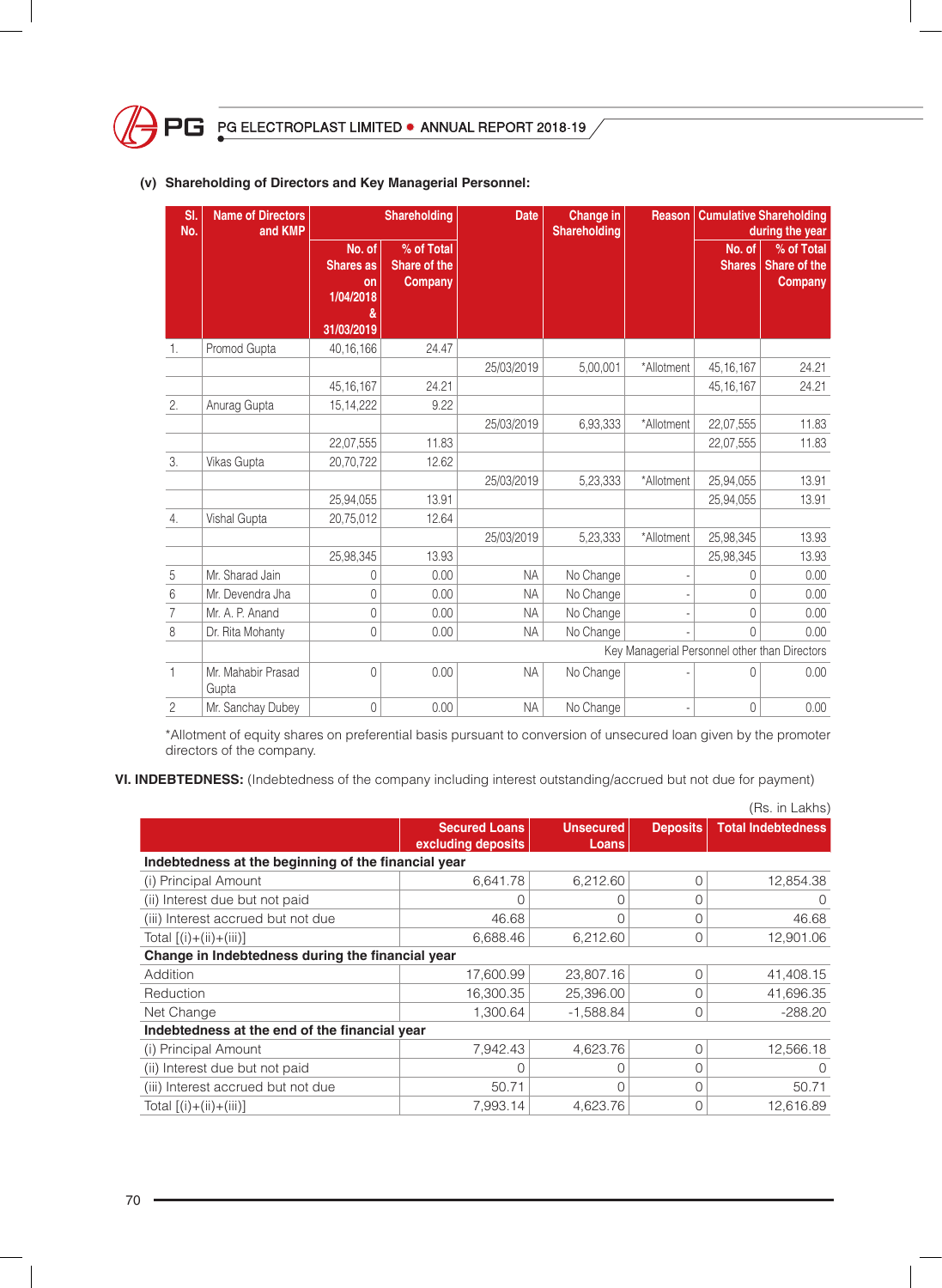# **VII. REMUNERATION OF DIRECTORS AND KEY MANAGERIAL PERSONNEL (Rs. in Lakh):**

**A. Remuneration to Managing Director, Whole-time Directors and/or Manager:** 

|                               |                                                                                                      |                            |                               |                            |                    | (Rs. in Lakh) |  |  |  |  |
|-------------------------------|------------------------------------------------------------------------------------------------------|----------------------------|-------------------------------|----------------------------|--------------------|---------------|--|--|--|--|
| S.N                           | <b>Particulars of Remuneration</b>                                                                   |                            | <b>Name of MD/WTD/Manager</b> |                            |                    |               |  |  |  |  |
|                               |                                                                                                      | <b>Mr. Promod</b><br>Gupta | Mr. Anurag<br>Gupta           | <b>Mr. Vishal</b><br>Gupta | Mr. Vikas<br>Gupta | <b>Amount</b> |  |  |  |  |
|                               | Gross salary                                                                                         |                            |                               |                            |                    |               |  |  |  |  |
|                               | (a) Salary as per provisions<br>contained in section 17(1) &<br>17(3) of the Income-tax Act,<br>1961 | 77.76                      | 77.76                         | 77.76                      | 77.76              | 311.04        |  |  |  |  |
|                               | (b) Value of perquisites under<br>section 17(2) Income-tax Act,<br>1961                              |                            | O                             | $\Omega$                   | U                  | $\Omega$      |  |  |  |  |
| 2                             | Stock option                                                                                         | U                          | 0                             | 0                          | $\Omega$           | $\Omega$      |  |  |  |  |
| 3                             | <b>Sweat Equity</b>                                                                                  |                            | $\Omega$                      | 0                          | O                  | $\Omega$      |  |  |  |  |
| $\overline{4}$                | Commission                                                                                           |                            | Ω                             | $\Omega$                   |                    | $\Omega$      |  |  |  |  |
| 5                             | Other, please specify                                                                                |                            | 0                             | 0                          |                    | $\Omega$      |  |  |  |  |
|                               | Total                                                                                                | 77.76                      | 77.76                         | 77.76                      | 77.76              | 311.04        |  |  |  |  |
| $\overline{r}$ $\overline{r}$ | Ceiling as per the Act                                                                               | 120.00*                    | 120.00*<br>$\sqrt{2}$         | 120.00*                    | 120.00*            |               |  |  |  |  |

\* As per Section II, part II of schedule V of the Companies Act 2013.

#### **B. REMUNERATION TO OTHER DIRECTORS:**

| (Rs. in Lakh)                                  |                                                    |                                                                                                                                                                                                                           |                  |                                    |                            |          |  |  |
|------------------------------------------------|----------------------------------------------------|---------------------------------------------------------------------------------------------------------------------------------------------------------------------------------------------------------------------------|------------------|------------------------------------|----------------------------|----------|--|--|
| S.N                                            | <b>Particulars of</b>                              | <b>Name of Directors</b>                                                                                                                                                                                                  |                  |                                    |                            |          |  |  |
|                                                |                                                    | Remuneration   Mr. Sharad Jain                                                                                                                                                                                            | Mr. Devendra Jha | Mr. Ayodhya<br><b>Prasad Anand</b> | Dr. Rita<br><b>Mohanty</b> |          |  |  |
| 1.                                             | Independent Directors                              |                                                                                                                                                                                                                           |                  |                                    |                            |          |  |  |
|                                                | • Fee for attending<br>Board/committee<br>meetings | 2.20                                                                                                                                                                                                                      | 1.90             | 1.90                               | 1.40                       | 7.40     |  |  |
|                                                | • Commission                                       | $\Omega$                                                                                                                                                                                                                  | $\Omega$         | $\Omega$                           | $\Omega$                   | $\Omega$ |  |  |
|                                                | • Others                                           | Ω                                                                                                                                                                                                                         | $\Omega$         | Ω                                  | O                          | $\Omega$ |  |  |
|                                                | Total (1)                                          | 2.20                                                                                                                                                                                                                      | 1.90             | 1.90                               | 1.40                       | 7.40     |  |  |
| 2.                                             | Other Non-Executive<br><b>Directors</b>            | All Non-Executive Directors are Independent Directors & their remuneration is<br>given in point 1 above.                                                                                                                  |                  |                                    |                            |          |  |  |
|                                                | Total B $(1+2)$                                    | 2.20                                                                                                                                                                                                                      | 1.90             | 1.90                               | 1.40                       | 7.40     |  |  |
| <b>Total Managerial</b><br><b>Remuneration</b> |                                                    | 318.44                                                                                                                                                                                                                    |                  |                                    |                            |          |  |  |
| Overall Ceiling as per the Act                 |                                                    | The Company had inadequate profit, thus, paying remuneration as per provi-<br>sion of Schedule V, where yearly remuneration of Rs. 120 lakh is permissible to<br>any managerial personnel after approval of Shareholders. |                  |                                    |                            |          |  |  |